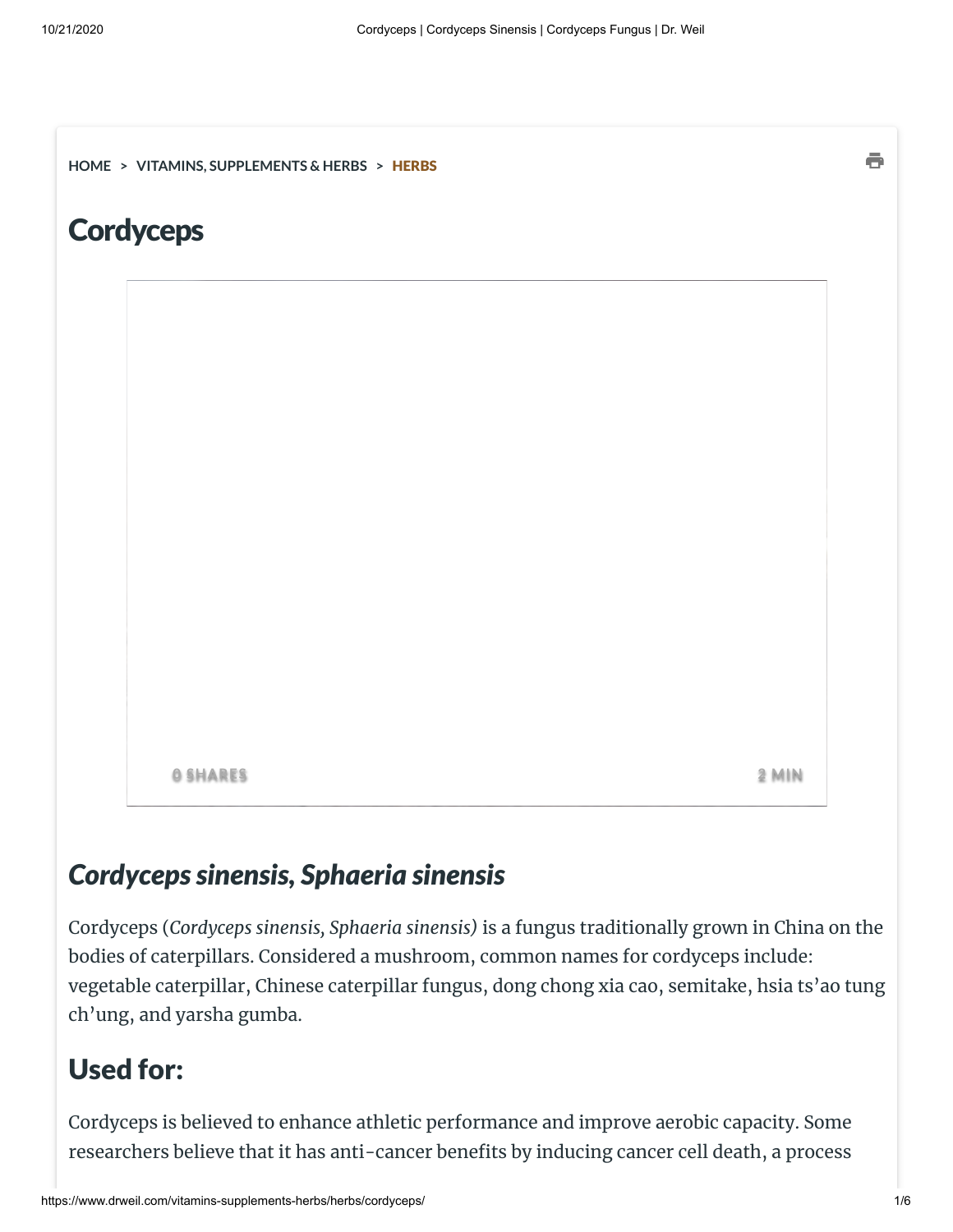called apoptosis. Though the process of apoptosis and its effects on cancer progression were not known thousands of years ago, practitioners of Chinese medicine have long used cordyceps medicinally to treat cancerous tumors.

A study published in the journal *Radiation Research* showed that in mice, cordyceps offered some protection against the effects of whole body radiation therapy on the bone marrow and intestinal tract. Additional studies in mice reported anti-hyperglycemic effects, perhaps paving the way for development of natural agents for treating diabetes.

In addition to enhancing athletic performance and improving aerobic (lung) capacity, cordyceps is used to combat fatigue and muscle weakness, improve mental energy, increase sexual vigor, and for optimal aging. While a 2004 study published in the *International Journal of Sport Nutrition and Exercise Metabolism* found that it didn't improve performance in endurance-trained athletes, there are no known studies on the effects of cordyceps on the general population, particularly the "weekend warriors" who may be more prone to injury.

# Available in:

Tinctures, liquid extracts, capsules, and powders.

# Herb / drug interactions:

Since it can lower blood sugar levels, diabetics should check with their doctors to determine whether they can safely take cordyceps. People with blood cancers or bleeding disorders should not take cordyceps as it increases the production of progenitor red blood cells and has blood-thinning effects. It may also increase testosterone production. The safety of cordyceps has not been established in young children, pregnant and nursing women.

### Other safety concerns:

None known.

# When buying:

You can buy whole, dried cordyceps in health food stores and add them to soups and stews – which is how it is prepared in China – or drink tea made from powdered cordyceps. You can also get cordyceps in liquid or capsule form. Purchase versions that are not grown on caterpillars.

#### Dosage: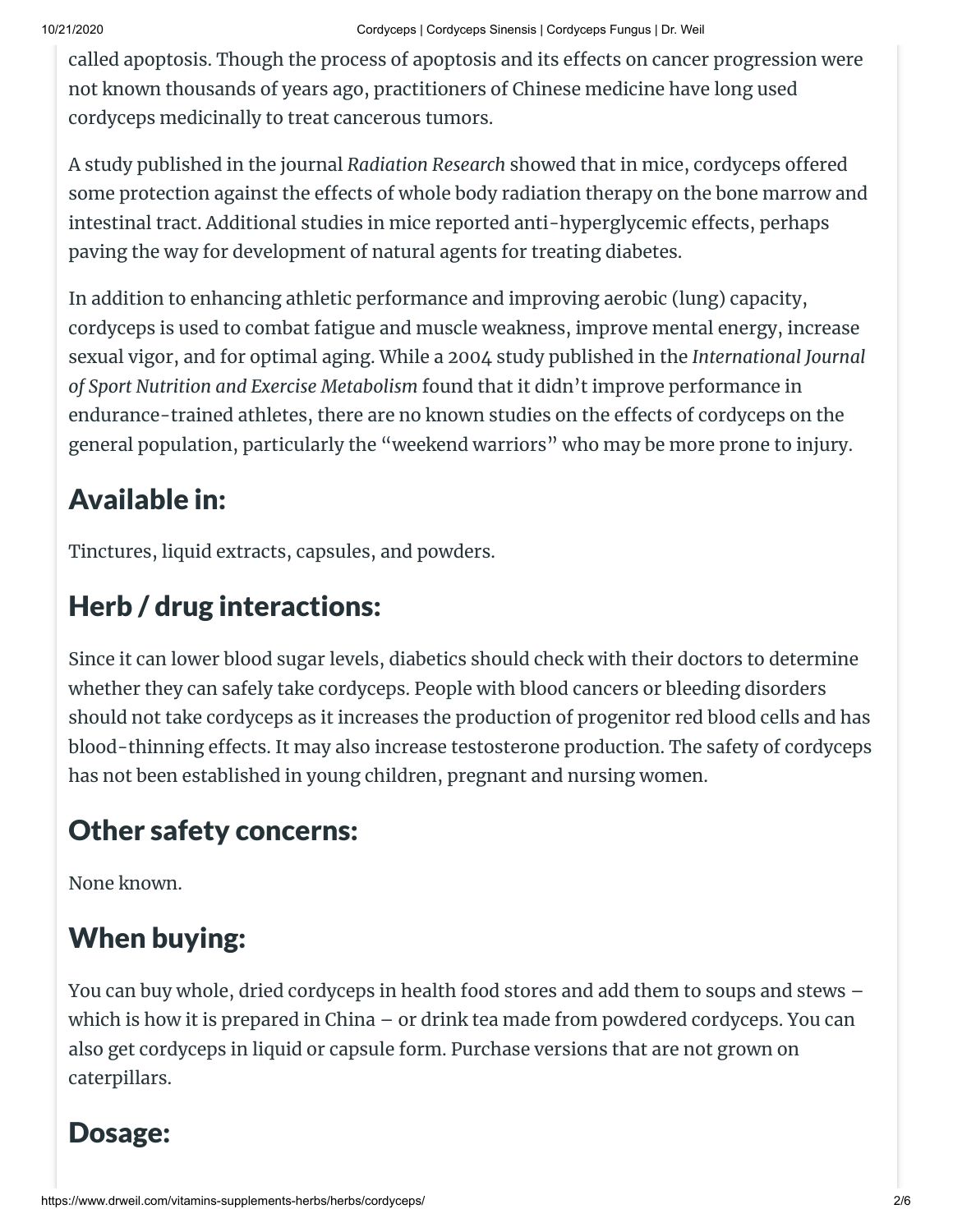To treat general weakness, take cordyceps once or twice per day following the dosage advice on the product. Generally the dose is five to ten grams per day. For health maintenance, take it once or twice a week. Use a lower dose with concentrated extracts.

# Child dosage:

None known.

## Dr Weil says:

Cordyceps is one of my favorite treatments for a natural energy boost and I highly recommend it to my patients who struggle with low mood and compromised overall vitality. I recommend that you experiment with cordyceps for a couple of months.

*Reviewed by , June 2014. Russell [Greeneld](https://www.drweil.com/drw/u/PAG00022/Dr-Weil-Science-Advisory-Board.html#RHG) M.D.*

*SOURCES:* American Journal of Chinese Medicine 2006;34(5): 819-32. Anti-hyperglycemic activity of natural and fermented Cordyceps sinensis in rats with diabetes induced by nicotinamide and streptozotocin.

Beth Israel Deaconess Medicla Center bidmc.org/YourHealth/HolisticHealth/HerbsandSupplements.aspx?ChunkID=104680

*Healthy Aging* by Andrew Weil.

International Journal of Sport Nutrition and Exercise Metabolism2004 Apr;14(2):236-42. U.S. National Library of Medicine/NIH Pubmed ncbi.nlm.nih.gov/pubmed/15118196

Memorial Sloan-Kettering Cancer Center -mskcc.org/mskcc/html/69193.cfm

Radiation Research 2006 Dec. 166(6): 900-7 Protection against radiation-induced bone marrow and intestinal injuries by Cordyceps sinensis, a Chinese herbal medicine. bioone.org/doi/abs/10.1667/RR0670.1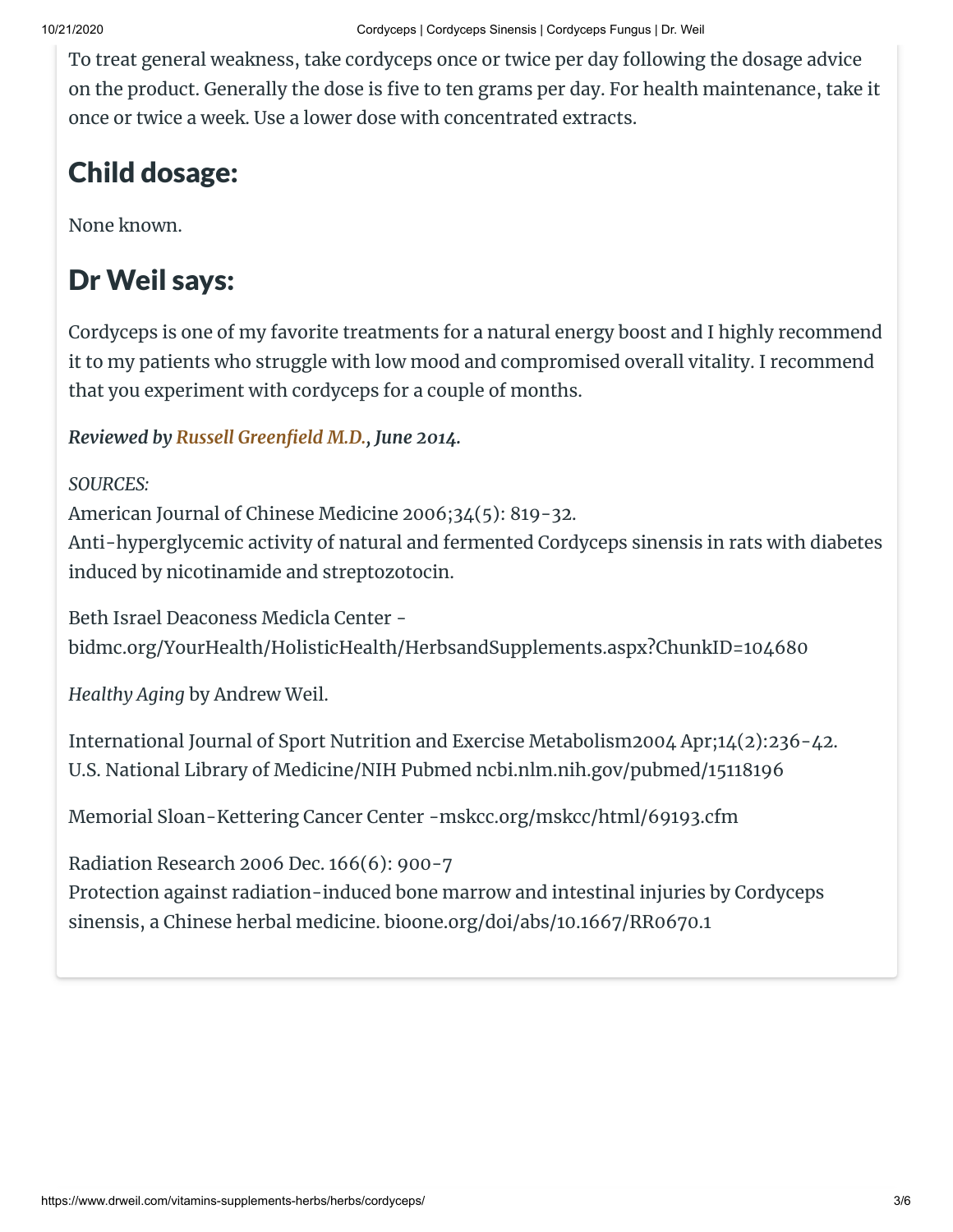$\odot$ 

| <b>Online Sugar Level</b><br><b>Test</b> | 4 Things A<br><b>Vitamin B12</b><br><b>Deficiency Can</b> | <b>Cast Iron</b><br><b>Cookware Upto</b><br>60% off              | <b>Turmeric For Knee</b><br>Pair?   B<br>Joint   A |
|------------------------------------------|-----------------------------------------------------------|------------------------------------------------------------------|----------------------------------------------------|
| Ad SUGAR KNOCKER                         | drweil.com                                                | Ad The Indus Valley                                              | drweil.com                                         |
|                                          |                                                           |                                                                  |                                                    |
| <b>Know how high</b><br>your IQ is?      | <b>German Hearing</b><br><b>Aids 2020</b>                 | <b>Marine Collagen</b><br><b>For Aging Skin?</b><br>Hair, Skin & | <b>Vitamin</b><br><b>Cancer F</b><br>  Weekly.     |
| Ad www.test-ig.org                       | Ad hear.com                                               | drweil.com                                                       | drweil.com                                         |

#### **Stay Connected With Dr. Weil - Get Free Newsletters RightIn Your Inbox**

YourEmail@example.com

SIGN UP



Information

[About](https://www.drweil.com/about/about-weil-lifestyle/) Us

Press [Information](https://www.drweil.com/press-information/)

[Advertising](https://www.drweil.com/about/advertising/)

[Contact](https://www.drweil.com/contact/) Us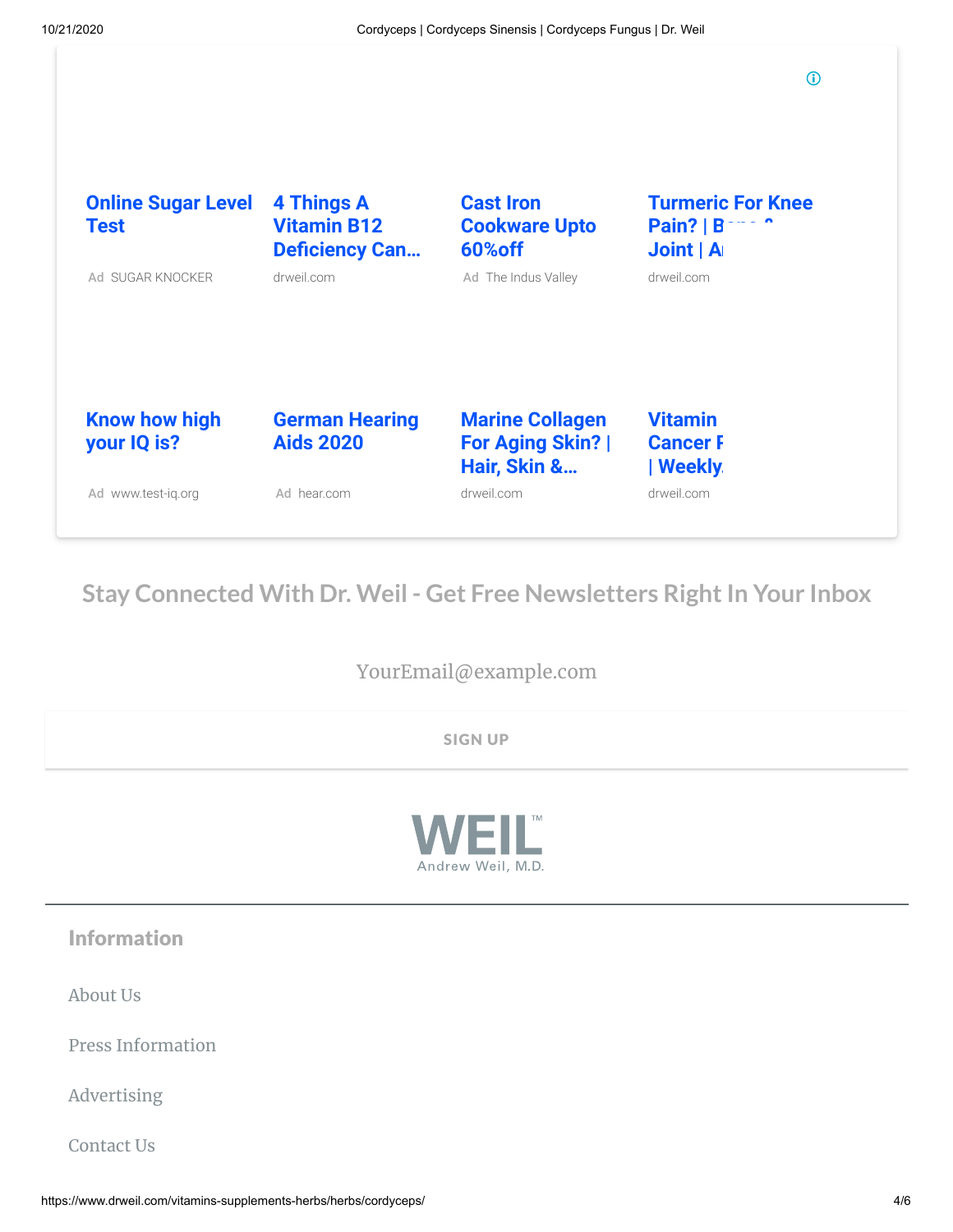[Terms](https://www.drweil.com/terms-of-use/) of Use

[Privacy](https://www.drweil.com/privacy-policy/) Policy

Manage Email [Subscription](https://www.drweil.com/newsletter/manage)

#### Trending Articles



*[Herbs](https://www.drweil.com/vitamins-supplements-herbs/herbs/)* **[AloeVera](https://www.drweil.com/vitamins-supplements-herbs/herbs/aloe-vera/)**

*[Herbs](https://www.drweil.com/vitamins-supplements-herbs/herbs/)* **[Arnica](https://www.drweil.com/vitamins-supplements-herbs/herbs/arnica/)**

#### Daily Tips



*[Health](https://www.drweil.com/blog/health-tips/) Tips* **Can Supplements Really Help You?** 

*[Health](https://www.drweil.com/blog/health-tips/) Tips* **[5DietaryTacticsFor](https://www.drweil.com/blog/health-tips/5-dietary-tactics-for-joint-pain/) JointPain**



[Terms](https://www.drweil.com/terms-of-use/) of Use | [Privacy](https://www.drweil.com/privacy-policy/) Policy